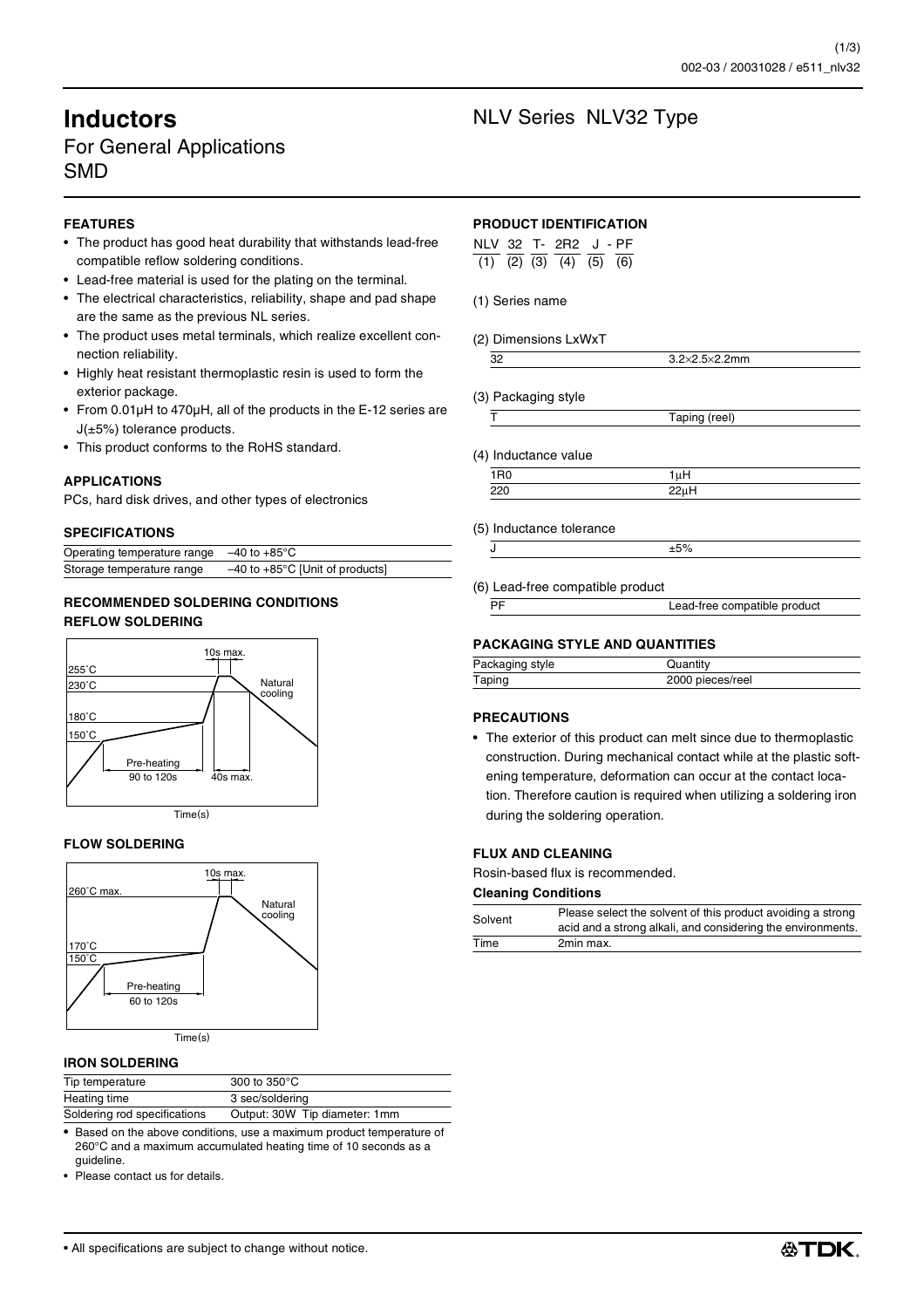**Inductors** NLV Series NLV32 Type

For General Applications SMD

# **SHAPES AND DIMENSIONS/RECOMMENDED PC BOARD PATTERN**







# **ELECTRICAL CHARACTERISTICS**

| $Inductance(\mu H)$ | Inductance<br>tolerance | Q<br>min. | Test frequency L,Q<br>(MHz) | Self-resonant<br>frequency<br>(MHz)min. | DC resistance<br>$(\Omega)$ max. | Rated current<br>$(mA)$ max. | Part No.       |
|---------------------|-------------------------|-----------|-----------------------------|-----------------------------------------|----------------------------------|------------------------------|----------------|
| 0.01                | ±5%                     | 15        | 100                         | 2500                                    | 0.13                             | 450                          | NLV32T-010J-PF |
| 0.012               | $\pm 5\%$               | 17        | 100                         | 2300                                    | 0.14                             | 450                          | NLV32T-012J-PF |
| 0.015               | ±5%                     | 19        | 100                         | 2100                                    | 0.16                             | 450                          | NLV32T-015J-PF |
| 0.018               | ±5%                     | 21        | 100                         | 1900                                    | 0.18                             | 450                          | NLV32T-018J-PF |
| 0.022               | ±5%                     | 23        | 100                         | 1700                                    | 0.2                              | 450                          | NLV32T-022J-PF |
| 0.027               | ±5%                     | 23        | 100                         | 1500                                    | 0.22                             | 450                          | NLV32T-027J-PF |
| 0.033               | ±5%                     | 25        | 100                         | 1400                                    | 0.24                             | 450                          | NLV32T-033J-PF |
| 0.039               | ±5%                     | 25        | 100                         | 1300                                    | 0.27                             | 450                          | NLV32T-039J-PF |
| 0.047               | ±5%                     | 26        | 100                         | 1200                                    | 0.3                              | 450                          | NLV32T-047J-PF |
| 0.056               | ±5%                     | 26        | 100                         | 1100                                    | 0.33                             | 450                          | NLV32T-056J-PF |
| 0.068               | ±5%                     | 27        | 100                         | 1000                                    | 0.36                             | 450                          | NLV32T-068J-PF |
| 0.082               | ±5%                     | 27        | 100                         | 900                                     | 0.4                              | 450                          | NLV32T-082J-PF |
| 0.1                 | ±5%                     | 28        | 100                         | 700                                     | 0.44                             | 450                          | NLV32T-R10J-PF |
| 0.12                | ±5%                     | 30        | 25.2                        | 500                                     | 0.22                             | 450                          | NLV32T-R12J-PF |
| 0.15                | ±5%                     | 30        | 25.2                        | 450                                     | 0.25                             | 450                          | NLV32T-R15J-PF |
| 0.18                | ±5%                     | 30        | 25.2                        | 400                                     | 0.28                             | 450                          | NLV32T-R18J-PF |
| 0.22                | ±5%                     | 30        | 25.2                        | 350                                     | 0.32                             | 450                          | NLV32T-R22J-PF |
| 0.27                | ±5%                     | 30        | 25.2                        | 320                                     | 0.36                             | 450                          | NLV32T-R27J-PF |
| 0.33                | ±5%                     | 30        | 25.2                        | 300                                     | 0.4                              | 450                          | NLV32T-R33J-PF |
| 0.39                | ±5%                     | 30        | 25.2                        | 250                                     | 0.45                             | 450                          | NLV32T-R39J-PF |
| 0.47                | ±5%                     | 30        | 25.2                        | 220                                     | 0.5                              | 450                          | NLV32T-R47J-PF |
| 0.56                | ±5%                     | 30        | 25.2                        | 180                                     | 0.55                             | 450                          | NLV32T-R56J-PF |
| 0.68                | ±5%                     | 30        | 25.2                        | 160                                     | 0.6                              | 450                          | NLV32T-R68J-PF |
| 0.82                | ±5%                     | 30        | 25.2                        | 140                                     | 0.65                             | 450                          | NLV32T-R82J-PF |
| 1                   | ±5%                     | 30        | 7.96                        | 120                                     | 0.7                              | 400                          | NLV32T-1R0J-PF |
| 1.2                 | ±5%                     | 30        | 7.96                        | 100                                     | 0.75                             | 390                          | NLV32T-1R2J-PF |
| 1.5                 | ±5%                     | 30        | 7.96                        | 85                                      | 0.85                             | 370                          | NLV32T-1R5J-PF |
| 1.8                 | ±5%                     | 30        | 7.96                        | 80                                      | 0.9                              | 350                          | NLV32T-1R8J-PF |
| 2.2                 | ±5%                     | 30        | 7.96                        | 75                                      | $\mathbf{1}$                     | 320                          | NLV32T-2R2J-PF |
| 2.7                 | ±5%                     | 30        | 7.96                        | 70                                      | 1.1                              | 290                          | NLV32T-2R7J-PF |
| 3.3                 | ±5%                     | 30        | 7.96                        | 60                                      | 1.2                              | 260                          | NLV32T-3R3J-PF |
| 3.9                 | ±5%                     | 30        | 7.96                        | 55                                      | 1.3                              | 250                          | NLV32T-3R9J-PF |
| 4.7                 | ±5%                     | 30        | 7.96                        | 50                                      | 1.5                              | 220                          | NLV32T-4R7J-PF |
| 5.6                 | $\pm 5\%$               | 30        | 7.96                        | 45                                      | 1.6                              | 200                          | NLV32T-5R6J-PF |
| 6.8                 | ±5%                     | 30        | 7.96                        | 40                                      | 1.8                              | 180                          | NLV32T-6R8J-PF |
| 8.2                 | $\pm 5\%$               | 30        | 7.96                        | 35                                      | $\overline{2}$                   | 170                          | NLV32T-8R2J-PF |
| 10                  | ±5%                     | 30        | 2.52                        | 30                                      | 2.1                              | 150                          | NLV32T-100J-PF |
| 12                  | ±5%                     | 30        | 2.52                        | 20                                      | 2.5                              | 140                          | NLV32T-120J-PF |

• Test equipment L, Q: YHP4191A IMPEDANCE ANALYZER (16092A)  $[L \leq 0.1 \mu H]$ 

YHP4194A IMPEDANCE ANALYZER (16085A+16093B+TDK TF-1) [L  $\geq$  0.12µH]

SRF:HP8753C NETWORK ANALYZER

Rdc:MATSUSHITA VP-2941A DIGITAL MILLIOHM METER